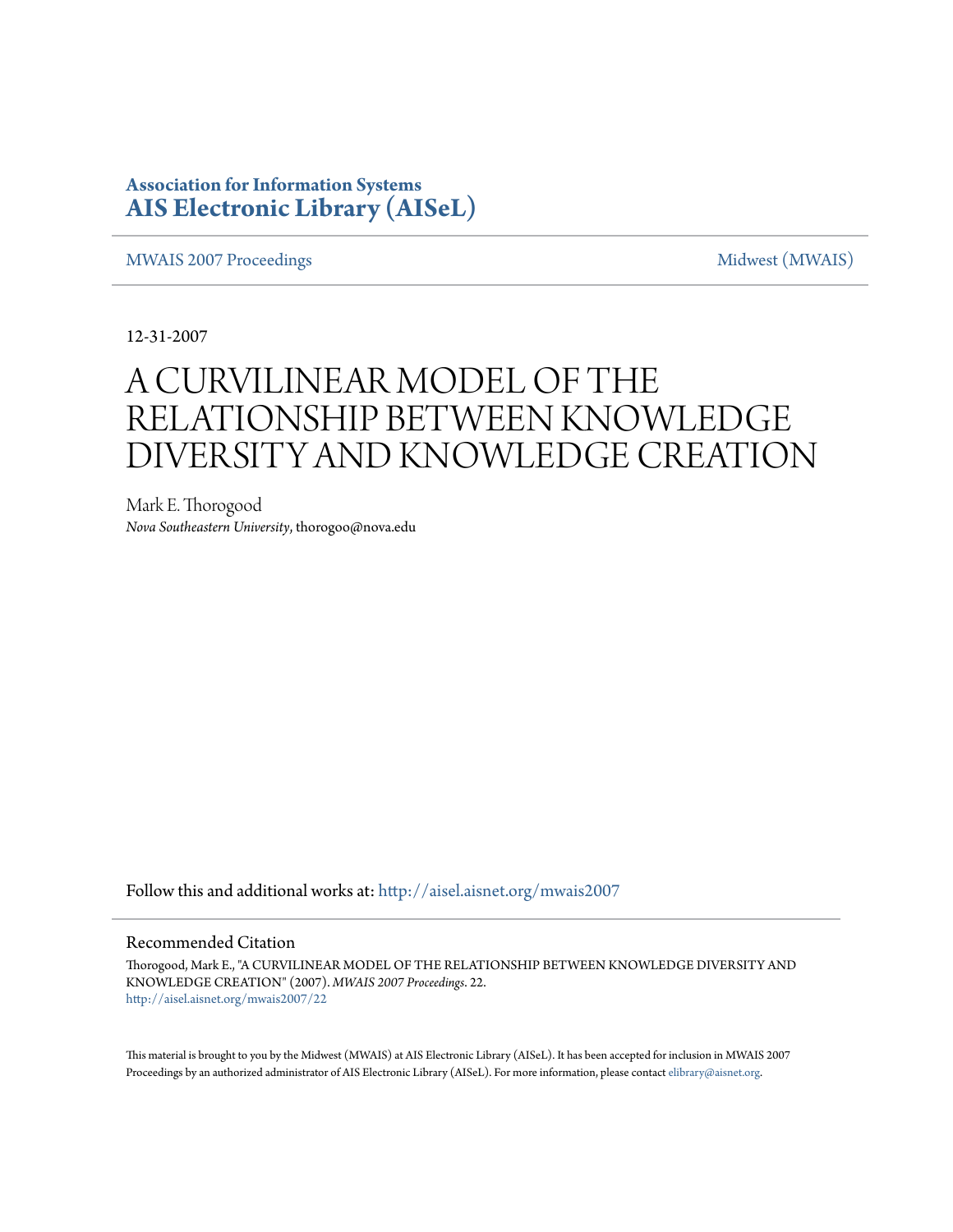# **A CURVILINEAR MODEL OF THE RELATIONSHIP BETWEEN KNOWLEDGE DIVERSITY AND KNOWLEDGE CREATION**

**Mark E. Thorogood** Nova Southeastern University thorogoo@nova.edu

#### **ABSTRACT**

Although organizational knowledge creation is a significant means by which companies generate value and derive competitive advantage, little is known about the knowledge creation process within corporations. A review of the literature uncovered an apparent disagreement pertaining to the relationship between knowledge diversity and knowledge creation. Specifically, one body of literature argues that knowledge creation correlates positively with knowledge diversity, suggesting that knowledge creation is maximized when knowledge diversity is maximized. Another body of literature, however, indicates that a high level of knowledge diversity restrains knowledge creation because it interferes with a group's ability to communicate and collaborate. In this paper, the two bodies of literature are reviewed and a model that attempts to further the dialogue regarding the relationship between the variables is presented. Unlike prior models that claim the relationship between the variables to be linear, the model presented in this paper proposes that the relationship between the variables is curvilinear. Specifically, the model advances the concept that a moderate level of knowledge diversity promotes knowledge creation while high and low levels of knowledge diversity restrain knowledge creation. Implications and future research directions are presented.

## **KEYWORDS**

Knowledge Management, Knowledge Creation, Knowledge Diversity

#### **INTRODUCTION**

Knowledge creation is a significant means by which companies generate value and invent products and services that are superior to those offered by their competitors (Pawlowski & Robey 2004). Companies that are able to create knowledge quickly and effectively are likely to hold a competitive advantage over companies that cannot. As competition increases, the need for businesses to differentiate their products and services will also increase, placing even greater emphasis on organizational learning and knowledge creation (Bennet & Bennet 2003). There are many studies that underscore the importance of knowledge creation. For example, Cooper (2000) argued that knowledge creation is a key enabler to Information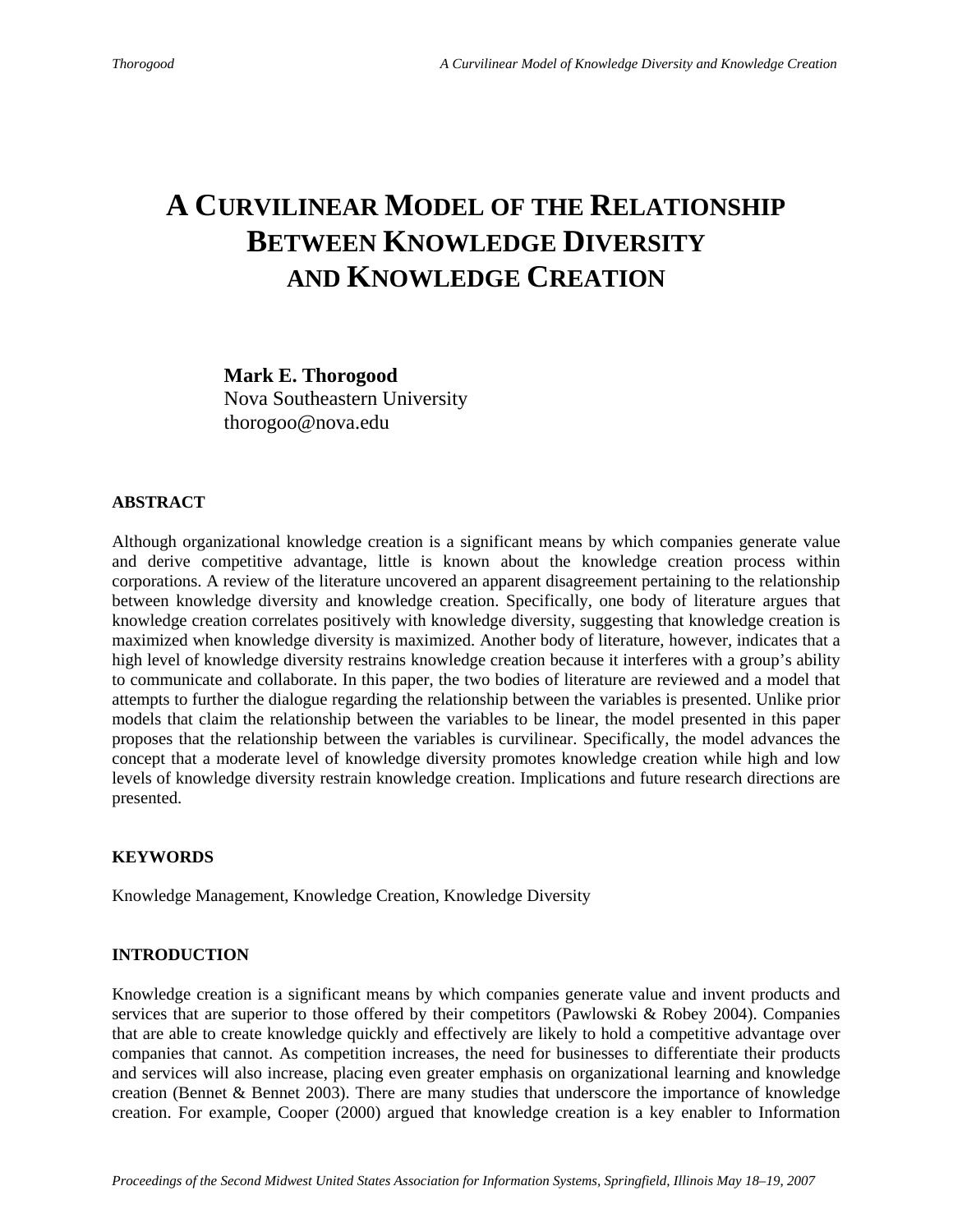Systems development and business process reengineering. Sethi, Smith, and Park (2001) stated that "[m]ultiple studies have found that the primary determinant of new product failure is an absence of innovativeness—the extent to which a new product provides meaningfully unique benefits" (p. 73). Notwithstanding the importance of knowledge creation within the corporate context, scant research has been performed to date on the topic (Mitchell & Nicholas 2006; Tiwana & McLean 2005; Un & Cuervo-Cazurra 2004).

By addressing a disagreement in the literature regarding the relationship between the variables of knowledge creation and knowledge diversity, this paper attempts to further our understanding of the knowledge creation process within companies. A review uncovered two primary positions within the literature. One body of literature argues that knowledge diversity correlates positively with knowledge creation, while another body of literature argues that a high level of knowledge diversity is deleterious to knowledge creation. Unlike prior studies, which indicate that knowledge diversity is either positively or negatively related to knowledge creation, the model presented in this paper proposes that the relationship between the variables is curvilinear. Specifically, it advances the concept that a moderate level of knowledge diversity promotes knowledge creation while high and low levels of knowledge diversity restrain knowledge creation. The role of shared knowledge in the knowledge creation process is also reviewed to bolster the theoretical framework of the model and its concomitant propositions.

The remainder of this paper is organized into five sections. In the next section, the relationship between knowledge diversity and knowledge creation is reviewed. The role of shared knowledge in the knowledge creation process is then discussed. The purpose of the discussion up until that point is to provide the theoretical and literary background for the model. The model is then reviewed in the context of the knowledge-based theory of the firm and analogical evidence offered by the literature. During that discussion, an explanation for the difference between the nature of the relationship between the variables of knowledge diversity and knowledge creation as found in prior studies and the nature of the relationship as proposed in this paper is offered. Lastly, future research directions are presented.

# **A REVIEW OF THE RELATIONSHIP BETWEEN KNOWLEDGE DIVERSITY AND KNOWLEDGE CREATION**

Several researchers have argued that knowledge diversity promotes knowledge creation, and that the relationship between the two variables is unbounded. Underlying the arguments presented in this body of literature is the concept that organizational units consisting of members with disparate knowledge sets will inherently cover and consider a wider range of ideas than will organizational units that consist of members with similar knowledge sets (Gray 2000; Porac et al. 2004; Thompson 2003). Consequently, the coverage of a broader range of ideas tends to increase creativity. This concept is empirically supported by a study conducted by Keegan and Turner (2001), who examined how project teams learn through the process of variation, selection, and retention. In their study, Keegan and Turner discussed how the Pillsbury Company generates new product ideas by encouraging variation via its Pillsbury bakeoff. In a Pillsbury bakeoff, contestants submit novel recipes using Pillsbury ingredients in the hope of winning a monetary prize. The best product is selected and oftentimes retained as an addition to Pillsbury's product line. Similar to the Pillsbury bakeoff, Keegan and Turner observed that project teams learn through a process of considering various ideas and selecting the best ideas for implementation and retention. They observed that project teams consisting of members with disparate backgrounds considered a wider range of ideas than did project teams whose members had similar backgrounds. Similarly, Cummings (2004) observed that structurally diverse groups (i.e., groups comprised of members from disparate functional areas) exhibited greater levels of innovation and knowledge sharing compared to structurally homogeneous groups. Cummings argued that structural diversity exposes team members to more diverse sources of knowledge, thereby enhancing group creativity. In a study that provides guidance on increasing group creativity, Thompson (2003) stated: "The more heterogeneous a team is, the more likely that team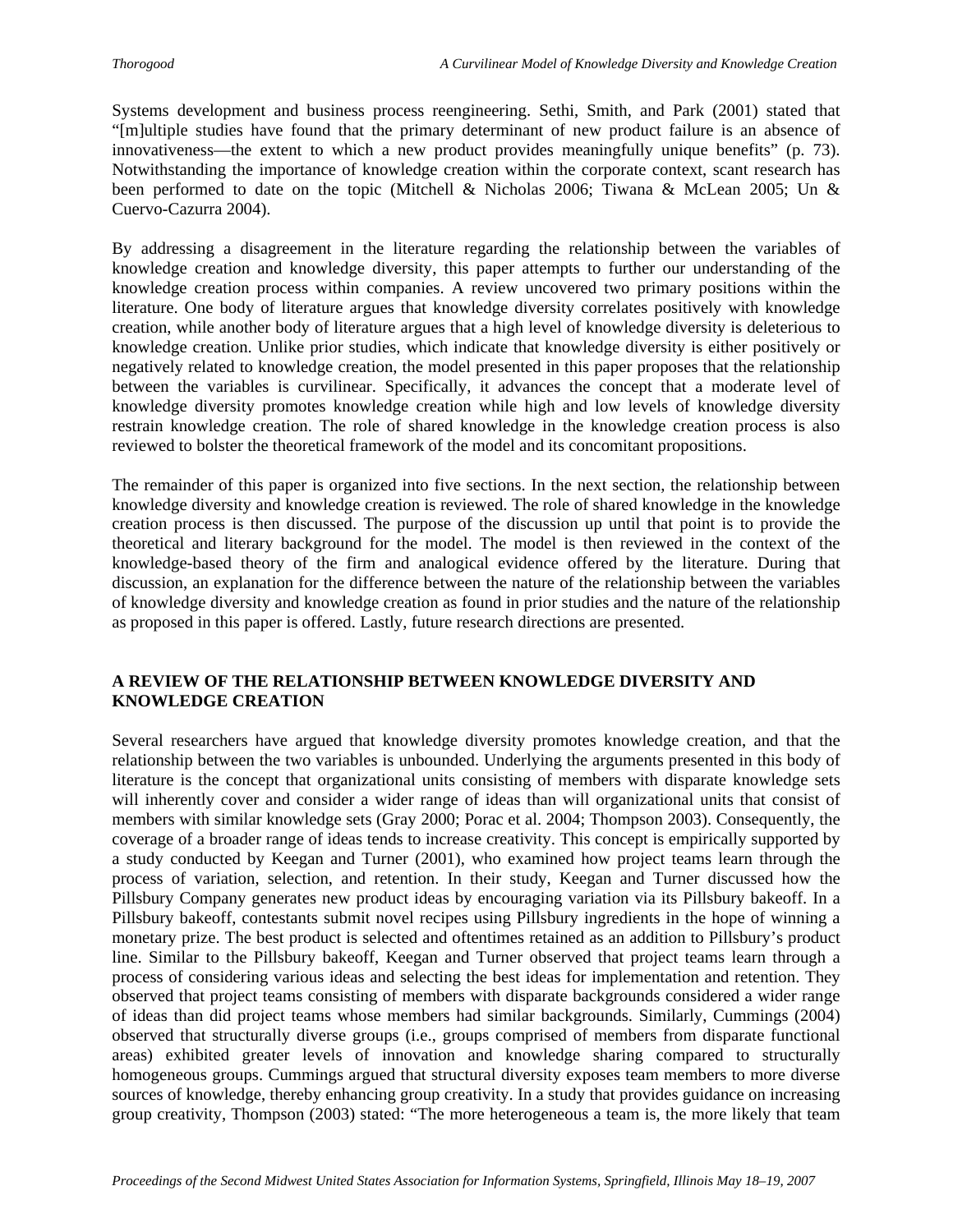will excel in all measures of creativity. Indeed, teams in which members are diverse with regard to background and perspective outperform teams with homogeneous members on tasks requiring problem solving and innovation" (p. 102). In investigating the academic performance of two groups of researchers, Porac, Wade, Fischer, Brown, Kanfer, and Bowker (2004) found that a group of researchers with disparate backgrounds was more creative and productive than a comparative group of researchers with relatively homogeneous backgrounds. Likewise, Miller (2006) found that "diversified firms perform better as [their] technological diversity increases" (p. 616). Gray (2000) argued that "[i]mproved team knowledge diversity leads to more accurate and complete analysis of complex problems, improving the effectiveness of the solutions teams generate, and, ultimately, enhancing an organization's ability to adapt to its environment" (p. 176). Leonard and Straus (1977) argued that heterogeneous teams are likely to be more creative because innovation and creativity occur most often at the junction of two differing planes of thought. Based on their argument, they advised that companies should avoid the "comfortable clone" syndrome, a condition where managers assemble a team of likeminded people. The practice of hiring similar people may promote efficiency and harmony, but it may also prevent the process of creative abrasion. In contrast, hiring people with differing perspectives (e.g., right-brain and left-brain thinkers) promotes creativity because those groups are more likely to debate and consider a broader spectrum of ideas. These studies collectively support the position that knowledge diversity promotes knowledge creation. In a general sense, the premise of the need for knowledge diversity may be likened to the concept of knowledge Darwinism, which is the idea that varied inputs are necessary for the evolution of thought and to stave off "intellectual inbreeding."

In contrast to studies indicating that knowledge creation correlates positively with knowledge diversity, another body of literature suggests that knowledge diversity may restrain knowledge creation. For example, Ancona and Caldwell (1992) examined 45 product teams and found that functional diversity, which is a proxy for knowledge diversity, had a negative effect on team innovation because a high level of knowledge diversity impaired group functioning. In a different study that corroborates the findings of Ancona and Caldwell, Scarbrough, Bresnen, Edelman, Laurent, Newell, and Swan (2004) observed that a high level of knowledge diversity impaired the knowledge creation ability of project teams because it caused the teams to balkanize. Scarbrough, Bresnen, Edelman, Laurent, Newell, and Swan noted that "the diversity of perspectives which project members brought to their tasks was seen as a handicap rather than a stimulus to learning. Project members spoke of the 'silo mentality' resulting from specialization and its damaging effects on collaboration" (p. 501). Dougherty (1992) found that collaboration and knowledge creation were inhibited by the different "thought worlds" that developed within the functional areas (e.g., engineering, manufacturing, marketing, and so on) of a corporation. Dougherty reasoned that the differences between thought worlds resulted in interpretative barriers that frustrated the ability of organizations to create knowledge. In sum, these studies support the position that a high level of knowledge diversity is deleterious to knowledge creation because it creates barriers to communication and collaboration.

## **THE ROLE OF SHARED KNOWLEDGE IN ORGANIZATIONAL KNOWLEDGE CREATION**

A moderate level of shared knowledge promotes organizational knowledge creation by enabling communication and collaboration among groups (Alavi & Leidner 2001; Alavi, Kayworth, & Leidner 2006; Nonaka 1994; Pawlowski & Robey 2004). For the purposes of knowledge sharing, it is important not only for people to share a common language but also for people to share common mental models (Senge 1990). Szulanski (1996) found that a lack of absorptive capacity was the most significant impediment to knowledge transfer. Absorptive capacity is defined as the ability to absorb new information, and it is largely determined by preexisting knowledge (Cohen & Levinthal 1990). Preexisting knowledge enables people to understand new ideas by enabling them to relate those ideas to familiar concepts (Smith, Collins, & Clark 2005). As Nonaka (1994) noted, the ability to transfer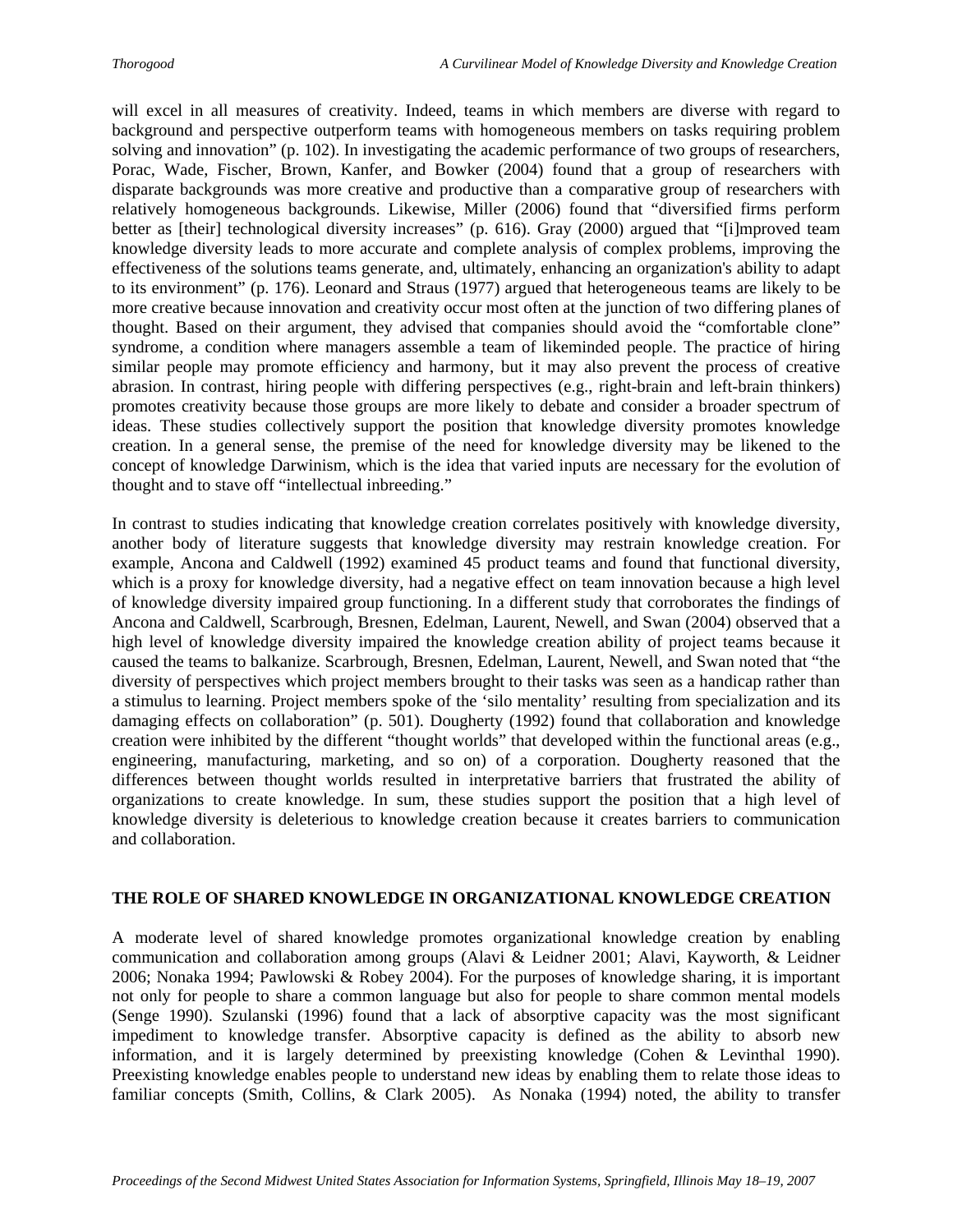knowledge is an integral function of organizational knowledge creation. It follows that individuals who possess shared knowledge will be readily able to transfer and create knowledge.

There is however a tradeoff to shared knowledge that must be considered. Although the research discussed above indicates that shared knowledge enables communication, collaboration, and consequently organizational knowledge creation, other research suggests that a high level of shared knowledge may restrain knowledge creation. For example, Leonard and Straus (1977) argued that knowledge creation tends to occur at the intersection of two opposing planes of thought. Scarbrough, Bresnen, Edelman, Laurent, Newell, and Swan (2004) observed that the existence of significant shared knowledge stocks tended to restrain learning achieved through reflection, noting that project teams preferred to use preexisting knowledge—if it was reasonably accessible and serviceable—rather than creating new knowledge via reflection. In addition, Scarbrough, Bresnen, Edelman, Laurent, Newell, and Swan found that a high level of shared knowledge also results in strongly held paradigms and biases, which may preclude the thoughtful consideration of new ideas, a state commonly referred to as groupthink (Esser, 1998). Based on the literature presented above, shared knowledge may be a double-edged sword. Specifically, shared knowledge is needed to facilitate knowledge transfer, but in high levels, shared knowledge may restrain creativity by depriving the group of differing planes of thought and leading to groupthink.

## **A CURVILINEAR MODEL OF KNOWLEDGE DIVERSITY AND KNOWLEDGE CREATION**

The following model attempts to situate the literature discussed above into an integrated model that explains knowledge creation ability as a function of knowledge diversity (Figure 1). It is argued by this author that a moderate level of knowledge diversity promotes knowledge creation more than high or low levels of knowledge diversity because moderate levels of knowledge diversity provide an optimal balance between a) the exposure to and the consideration of new ideas (Gray 2000; Keegan & Turner 2001; Porac et al. 2004), and b) the ability to transfer and communicate knowledge (Alavi & Leidner 2001; Nonaka 1994). The following describes and supports the relationships depicted in the model.



*Knowledge Diversity*

**Figure 1. A Curvilinear Model of the Relationship Between Knowledge Diversity and Organizational Knowledge Creation**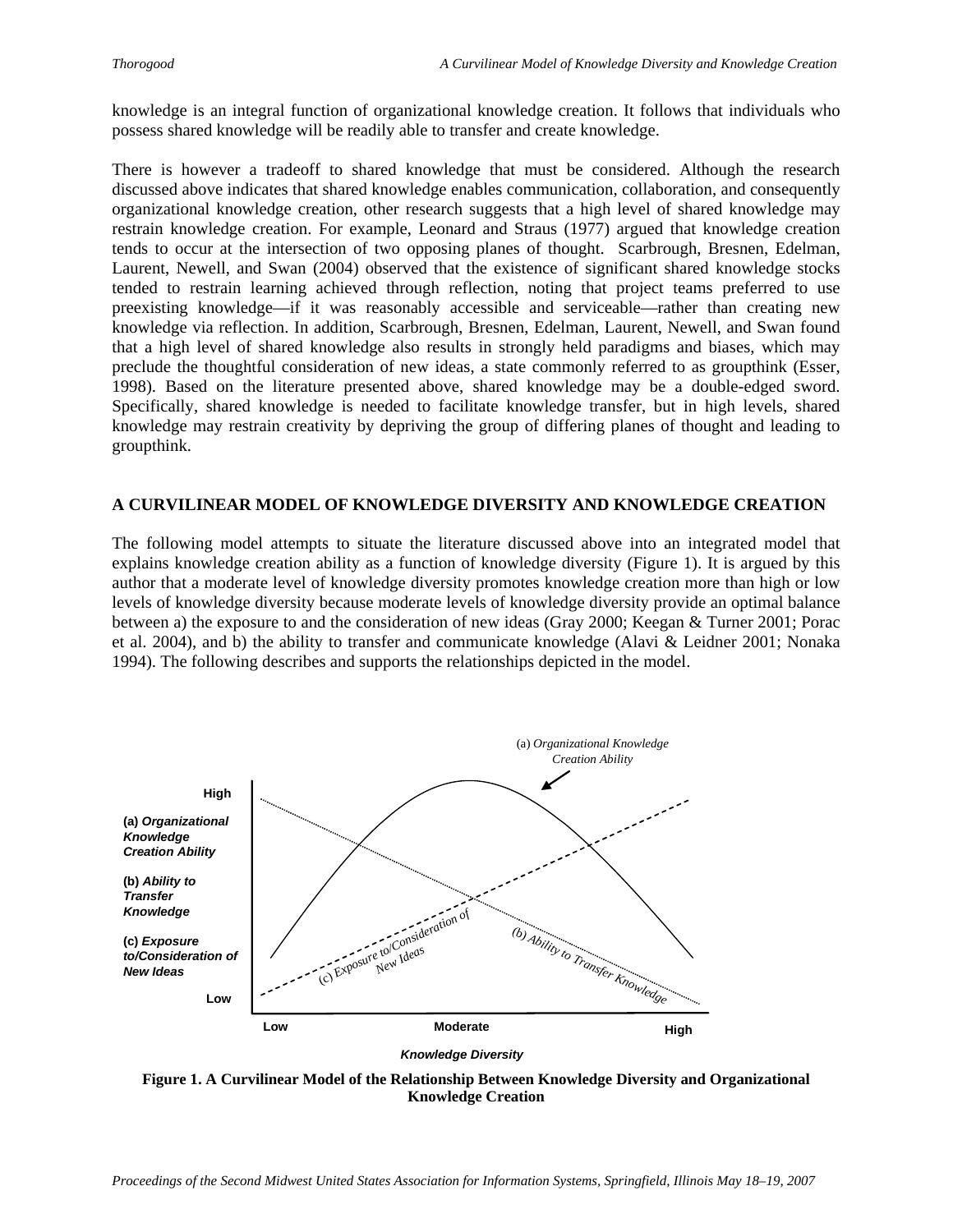As noted previously, organizations that consist of members with disparate knowledge sets will consider a broader range of ideas compared to organizational units that consist of members with relatively similar knowledge sets (Gray 2000; Porac et al. 2004). The coverage and consideration of new ideas promotes knowledge creation, but this is only part of the picture. In order for groups to create knowledge collectively, they must be able to transfer and communicate knowledge (Hargadon & Bechky 2006; Nonaka 1994). In order to communicate, a group must possess shared knowledge, where the need for shared knowledge is likely proportional to the complexity of the ideas being communicated. Taken together, the ability to transfer and integrate knowledge opposes the necessity of the exposure to and consideration of new ideas, leading to the proposition that a moderate level of knowledge diversity promotes knowledge creation, while low and high levels restrain knowledge creation. A group with a low level of knowledge diversity is likely to suffer from groupthink. However, a group with a high level of knowledge diversity is likely to be deprived of the ability to communicate and collaborate, which is a necessary condition for organizational knowledge creation. In contrast, a group with a moderate level of knowledge diversity will have the benefit of being exposed to new ideas while retaining a serviceable ability to communicate and collaborate. The discussion above leads to the following researchable propositions:

Proposition 1a: Teams that exhibit a moderate level of knowledge diversity will be more creative than teams that exhibit either a high or low level of knowledge diversity

Proposition 1b: Teams that exhibit a low level of knowledge diversity will consider a narrower range of ideas than teams that exhibit a high level of knowledge diversity

Proposition 1c: Teams that exhibit a high level of knowledge diversity will experience more difficulty communicating, collaborating, and making decisions than teams that exhibit a low level of knowledge diversity

Proposition 2: Teams that exhibit a moderate level of shared knowledge will be more creative than teams that exhibit either a high or low level of shared knowledge

## **DISCUSSION**

The concept of a curvilinear model can be discussed through the theoretical lens of the knowledge-based theory of the firm. The theory of the firm is used to explain the existence of firms in the face of alternative forms of governance (e.g., markets) and to predict the behavior of firms. Although the theory of the firm is stated as a single theoretical perspective, there are many theories of the firm that explain organizational governance and behavior from different perspectives (e.g., resource-based view, transaction cost view, etc.) (Grant 1996). According to the knowledge-based theory of the firm, firms exist to facilitate the integration and creation of knowledge by providing a stable social context. Nonaka and Konno (1998) refer to the term *ba*—a Japanese word meaning "place"—to describe the shared social context necessary for knowledge creation. Shared social context provides the means to transfer and thereby integrate knowledge, which enables organizational learning and knowledge creation (Alavi & Leidner 2001; Nonaka 1994; Smith et al. 2005). As noted earlier, interpretative barriers, which are often coterminous with organizational boundaries, are a significant barrier to knowledge creation (Dougherty 1992). Without shared mental models, organizational knowledge creation is limited (Senge 1990). Based on the concept of bounded rationality (Simon 1991), shared and idiosyncratic knowledge are in opposition. Given the limited cognitive capacity of human beings, humans can only acquire a limited amount of shared and idiosyncratic knowledge, so teams must make tradeoffs between acquiring shared or idiosyncratic knowledge. Although shared knowledge enables communication and collaboration, idiosyncratic knowledge enables companies to produce unique products or services, which allows them to appropriate monopoly rents. From a profitability perspective, a rational company is motivated to acquire idiosyncratic knowledge, but at some point too much idiosyncratic knowledge without sufficient shared knowledge would prevent a firm from integrating the knowledge of specialists (Ancona & Caldwell 1992), which would violate the underlying premise of the knowledge-based theory of the firm (Grant 1996). Based on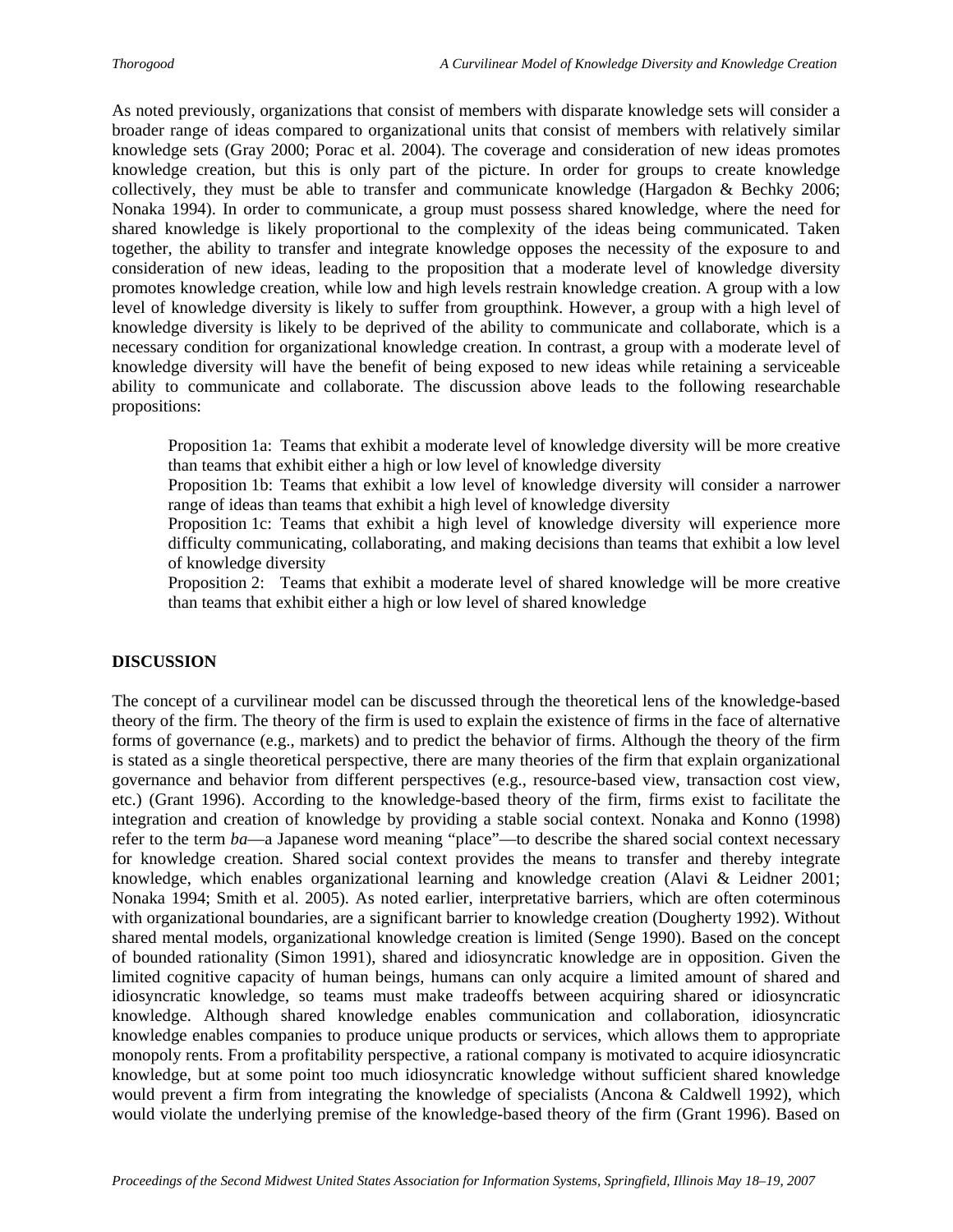this argument, the knowledge-based theory of the firm suggests that firms should seek a blend of idiosyncratic and shared knowledge, which would be consistent with the model presented in this paper.

Although a shared social context is arguably a necessary antecedent to organizational knowledge creation, the adage "moderation in all things" may apply. There is a significant amount of literature suggesting that knowledge diversity provides the innovative spark necessary for knowledge creation. For example, Rodan and Galunic (2004) found that managers with access to heterogeneous social networks would be more innovative because they tended to be exposed to a broader range of ideas. In addition, Nonaka (1994) suggested that, among other means, knowledge is created through the reconciliation of differing perspectives. It follows that without differing ideas (i.e., without knowledge diversity), the potential for organizational knowledge creation is diminished. The need for differing ideas suggests that a low level of knowledge diversity within the organizational context would be undesired from a knowledge creation perspective. Therefore, consistent with a knowledge-based theory of the firm, a rational firm would seek to maximize its knowledge creation potential by developing teams that exhibit moderate levels of knowledge diversity and shared knowledge.

The fact that prior studies found either a positive or negative linear relationship provides prima facie evidence against a curvilinear model. It is possible, however, that the prior researchers examined only a limited range of knowledge diversity when conducting their studies. If that is the case, then it is possible for the findings of linear relationships to agree with a curvilinear model over a restricted range of knowledge diversity. For example, a positive linear relationship over the range of low to moderate knowledge diversity would agree with the curvilinear model presented in this paper. Likewise, a negative linear relationship over the range of moderate to high knowledge diversity would also agree with the model presented in this paper. In sum, a curvilinear model could explain and unify the heretofore conflicting findings. Interestingly, Webber and Donahue (2001) in their meta-analysis of the diversity literature failed to find linear relationships between "two types of diversity attributes, highly job-related and less job-related, on work group cohesion and performance" (p. 141). In their analysis, they suggested that a reason why they failed to find a linear relationship is because the underlying relationship between the variables they explored may be curvilinear. Notwithstanding the fact that their study does not directly address the variables being discussed here, it is similar in nature to this study, and it does recognize the possibility of a curvilinear relationship that results from countervailing concerns.

This author noticed a greater number of studies in the literature that suggest a positive correlation between the variables of knowledge diversity and knowledge creation. This may be explained by the data on which the studies were based, as well as typical hiring practices. As noted by Tiwana and McLean (2005), many of the prior studies were based on data collected from industrial settings where knowledge creation may not be as important as production efficiency. In an environment that emphasizes efficiency, conformity and standardization would be prized. The data collected from these environments would be more likely to represent a low to moderate range of knowledge diversity rather than representing the full spectrum of knowledge diversity. In addition, managers tend to hire people who fit in with the culture of their organizations, a hiring practice which would result in relatively homogenous workplaces (Sethi, Smith, & Park,2001). This practice may change as knowledge diversity increases in importance. Interestingly, Sethi, Smith, and Park,(2001) argued that knowledge diversity is likely to increase due to globalization and a shift toward knowledge intensive activities. Accordingly, it would be expected that studies based primarily on a moderate to high level of knowledge diversity would become more common. Perhaps the findings of a negative correlation between knowledge diversity and knowledge creation may become more common as well. Anecdotally, Tiwana and McLean (2005) recently found a negative (but nonsignificant) correlation between the variables of expertise heterogeneity and creativity even though they hypothesized that they would find a statistically significant positive relationship. The data for the study was collected from Information Systems development teams—groups that are arguably engaged in knowledge intensive activities. It is important to note that the points in this and the preceding paragraph are primarily speculative and are only provided to stimulate thought and further research.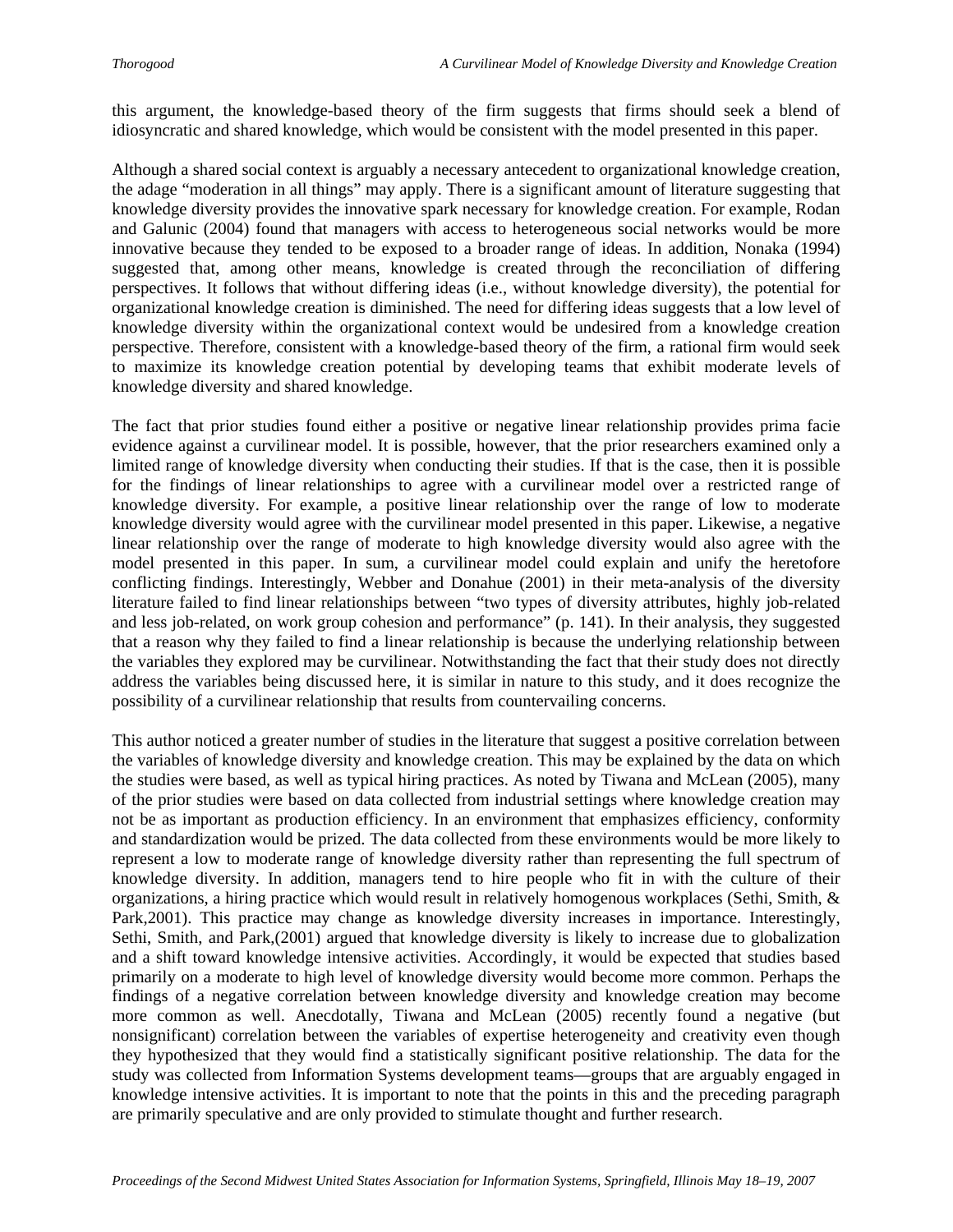The current discussion concludes with evidence found in the literature that supports a curvilinear model. Although an extensive review failed to uncover direct support for a curvilinear model, one study provides analogical evidence. In a study conducted by Sampson (2003), strategic alliances exhibiting a moderate level of technological diversity were more creative than alliances that exhibited either a high or low level of technological diversity. Knowledge creativity was measured by summing the number of patents produced by an alliance. Patents were weighted to account for their relative significance. Technological diversity was measured by analyzing the degree to which partners in an alliance cited patents other than their own or patents of a partner on their patent applications. When graphed on a coordinate system with creativity as the independent variable and technological diversity as the dependent variable, the data remarkably resembled a normal distribution with the mean centered on a moderate level of knowledge diversity. Although the study by Sampson provides compelling support for a curvilinear model, the study was based on an inter-firm unit of analysis. Therefore, it does not provide direct evidence for the effects of knowledge diversity at the team or organizational level.

#### **PROPOSED RESEARCH DIRECTIONS**

There are several directions in which this research could be expanded. First, the model presented above should be empirically tested. Second, a more intensive comparison of the literature could be conducted to provide additional insight into the inconsistent results of previous studies examining the relationship between knowledge diversity and knowledge creation. Third, it may be interesting to investigate the tension between knowledge transfer and knowledge creation. The knowledge management literature tends to overlook knowledge creation, focusing on knowledge transfer instead (Un & Cuervo-Cazurra 2003). As noted above, the ability to transfer knowledge is enhanced through shared knowledge; however, the development of shared knowledge stocks may arrest knowledge creation at some point (Porac et al. 2004). The countervailing concerns of knowledge creation and knowledge transfer may call for a constrained optimization theory that provides guidance on how to balance these concerns appropriately.

## **CONCLUSION**

Although organizational knowledge creation is a significant means by which companies generate value and derive competitive advantage, little is known about the knowledge creation process within corporations. A review of the literature uncovered a disagreement about the relationship between the variables of knowledge diversity and knowledge creation. While one body of literature indicates that knowledge diversity correlates positively with knowledge creation, another body of literature suggests that a high level of knowledge diversity restrains knowledge creation. Unlike prior models that claim the relationship to be linear, the model presented in this paper proposes the relationship to be curvilinear. Specifically, the model advances the concept that a moderate level of knowledge diversity promotes knowledge creation while high and low levels of knowledge diversity restrain knowledge creation. Underlying the model is the argument that a moderate level of knowledge diversity provides a favorable balance between the countervailing concerns of a) exposure to new ideas and b) the ability communicate and collaborate. In addition to *a priori* argument, analogical evidence was provided in support of the model. Although the model lacks direct empirical support, it does raise doubts about the linearity of the relationship between the variables of knowledge diversity and knowledge creation. In addition, the model provides a framework that is grounded in the literature and is capable of supporting future research.

## **REFERENCES**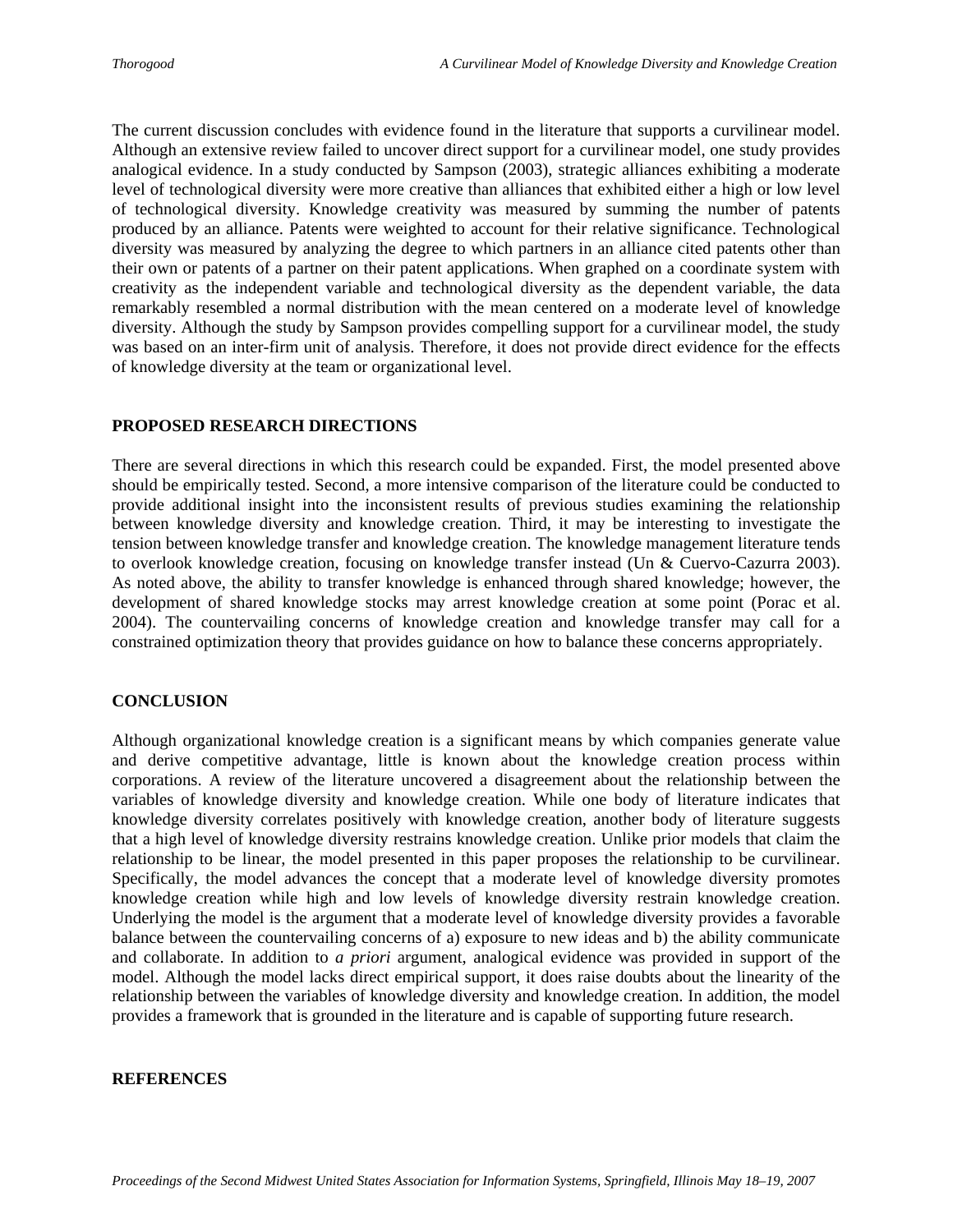- Alavi, M., and Leidner, D. "Review: Knowledge Management and Knowledge Management Systems: Research Issues," *MIS Quarterly* (25:1), 2001, pp. 107–136.
- Alavi, M., Kayworth, T., and Leidner, D. "An Empirical Examination of the Influence of Organizational Culture on Knowledge Management Practices," *Journal of Management Information Systems* (22:3), 2006, pp. 191– 224.
- Ancona, D., and Caldwell, D. "Demography and Design: Predictors of New Product Team Performance," *Organization Science* (3:3), 1992, pp. 321–341.
- Bennet, D., and Bennet, A. "The Rise of the Knowledge Organization," in *Handbook on Knowledge Management 1: Knowledge Matters*, C. Holsapple (ed.), Springer-Verlag, Berlin, 2003, pp. 5–20.
- Cohen, W., and Levinthal, D. "Absorptive Capacity: A New Perspective on Learning and Innovation," *Administrative Science Quarterly* (35:1), 1990, pp. 128–152.
- Cooper, R. "Information Technology Development Creativity: A Case Study of Attempted Radical Change," *MIS Quarterly* (24:2), 2000, pp. 245–276.
- Cummings, J. "Work Groups, Structural Diversity, and Knowledge Sharing in a Global Organization," Management Science (50:3), 2004, pp. 352–364.
- Dougherty, D. "Interpretive Barriers to Successful Product Innovation in Large Firms," *Organization Science* (3:2), 1992, pp. 179–202.
- Esser, J. "Alive and Well after 25 Years: A Review of Groupthink Research," *Organizational Behavior and Human Decision Processes* (73:2/3), 1998, pp. 116–141.
- Grant, R. "Toward a Knowledge-based Theory of the Firm," *Strategic Management Journal* (17:Winter), 1996, pp. 109–122.
- Gray, P. "The Effects of Knowledge Management Systems on Emergent Teams: Towards a Research Model," *Journal of Strategic Information Systems* (9:2–3), 2000, pp. 175–191.
- Hargadon, A., and Bechky, B. "When Collections of Creatives Become Creative Collectives: A Field Study of Problem Solving at Work," *Organization Science* (17:4), 2006, pp. 484–500.
- Keegan, A., and Turner, J. "Quantity versus Quality in Project-Based Learning Practices," *Management Learning* (32:1), 2001, pp. 77–98.
- Leonard, D., and Straus, S. "Putting Your Company's Whole Brain to Work," *Harvard Business Review* (75:4), 1977, pp. 110–119.
- Miller, D. "Technological Diversity, Related Diversification, and Firm Performance," *Strategic Management Journal* (27:7), 2006, pp. 601–619.
- Mitchell, R., and Nicholas, S. "Knowledge creation through boundary spanning," *Knowledge Management Research & Practice* (4:4), 2006, pp. 310–318.
- Nonaka, I. "A Dynamic Theory of Organizational Knowledge Creation," *Organization Science* (5:1), 1994, pp. 14– 37.
- Nonaka, I., and Konno, N. "The Concept of 'Ba': Building a Foundation for Knowledge Creation," *California Management Review* (40:3), 1998, pp. 40–54.
- Pawlowski, S., and Robey, D. "Bridging User Organizations: Knowledge Brokering and the Work of Information Technology Professionals," *MIS Quarterly* (28:4), 2004, pp. 645–672.
- Porac, J., Wade, J., Fischer, H., Brown, J., Kanfer, A., and Bowker, G. "Human Capital Heterogeneity, Collaborative Relationships, and Publication Patterns in a Multidisciplinary Scientific Alliance: A Comparative Case Study of Two Scientific Teams," *Research Policy* (33:4), 2004, pp. 661–678.
- Rodan, S., and Galunic, C. "More than Network Structure: How Knowledge Heterogeneity Influences Managerial Performance and Innovativeness," *Strategic Management Journal* (35:6), 2004, pp. 541–562.
- Sampson, R., "R&D Alliances & Firm Performance: The Impact of Technological Diversity and Alliance Organization on Innovation," *Manuscript Conditionally Accepted by the Academy of Management Journal,* (September 2003), http://ssrn.com/abstract=265999, January 31, 2007.
- Scarbrough, H., Bresnen, M., Edelman, L, Laurent, S., Newell, S., and Swan, J. "The Processes of Project Based Learning: An Exploratory Study," *Management Learning* (35:4), 2004, pp. 491–506.
- Senge, P. *The Fifth Discipline: The Art & Practice of the Learning Organization*, Currency Doubleday, New York, 1990.
- Sethi, R, Smith, D., and Park, W. "Cross-Functional Product Development Teams, Creativity, and Innovativeness of New Consumer Products," *Journal of Marketing Research* (38:1), 2001, pp. 73–85.
- Simon, H. "Bounded Rationality and Organizational Learning," *Organization Science* (2:1), 1991, pp. 125–134.
- Smith, K., Collins, C., and Clark, K. "Existing Knowledge, Knowledge Creation Capability, and the Rate of New Product Introduction in High-technology Firms," *Academy of Management Journal* (48:2), 2005, pp. 345– 357.